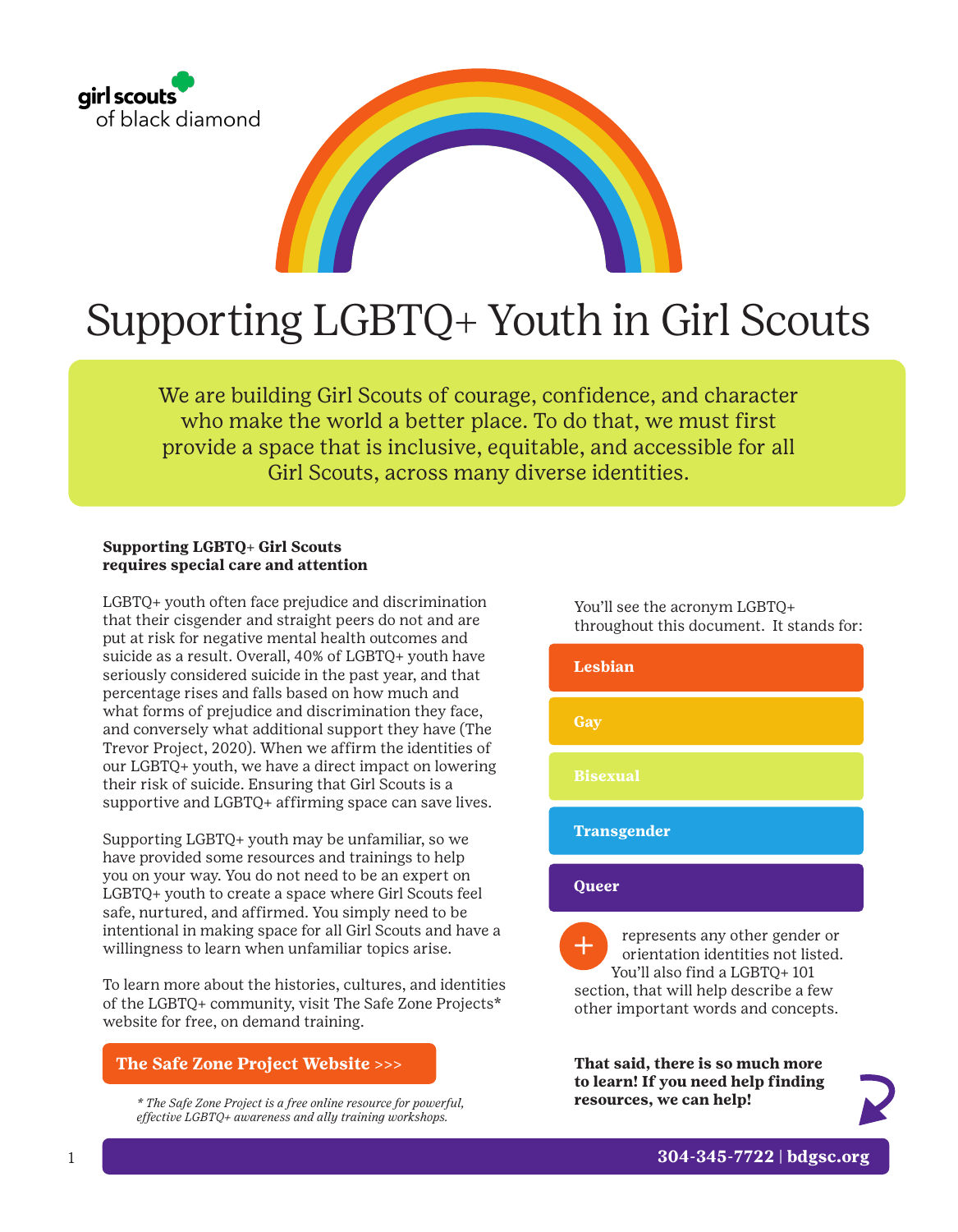

## *Supporting LGBTQ+ Youth in Girl Scouts* **Frequently Asked Questions**

#### **How can I make Girl Scouts an inclusive place for ALL Girl Scouts?**

Creating a safe and affirming space benefits all Girl Scouts, not just those who are LGBTQ+. All Girl Scouts will interact with the LGBTQ+ community as family members, friends, and fellow community members even if they are not LGBTQ+ themselves. For this reason, making Girl Scouts an inclusive space matters all the time, not just when an LGBTQ+ individual is involved.

If you hear comments about being gay or trans used as an insult or a negative description, hear a homophobic or transphobic joke, or hear other stereotypes or hurtful language being used, take time to talk about it. Your responses could include:

e *Ouch! That comment/joke was hurtful/homophobic/ transphobic, please don't do it again.* 

- e *Actually, that is a stereotype, not all XYZ people do/say/experience that. May I share another perspective?*
- e *When you say ABC, you are insulting the XYZ community. Can you think of a different word to use?*

Use role models from the LGBTQ+ community when looking for guest speakers or historical figures for troop meetings. Seeing positive representations of LGBTQ+ people can help counterbalance negative representations and stereotypes that young people may pick up. And, it demonstrates that our LGBTQ+ Girl Scouts can have a future in leadership too!

Celebrate LGBTQ+ holidays like International Transgender Day of Visibility (3/31) National Coming Out Day (10/11) Pride Month (6/1-6/30)

#### **What should I do if a Girl Scout comes outs to me?**

Express appreciation. The fact that they have trusted you with this information is a big deal!

Ask if they need any support or assistance, or if they are getting support and assistance from anywhere else.

If a Girl Scout is sharing their gender identity, ask what name and pronouns you should use for them AND if you may use that name and pronoun all the time or only in certain circumstances. It's important to remember that they may not be out in all settings.

Respect the Girl Scouts' privacy by not sharing this personal information with anyone else unless the Girl Scout has asked you to or given you permission to. The Girl Scout may not have shared this information with their family and friends or may not be living openly. Disclosing this personal information causes unnecessary stress on the young person and can put them at risk.

Do not question or deny the identity the Girl Scout has shared with you.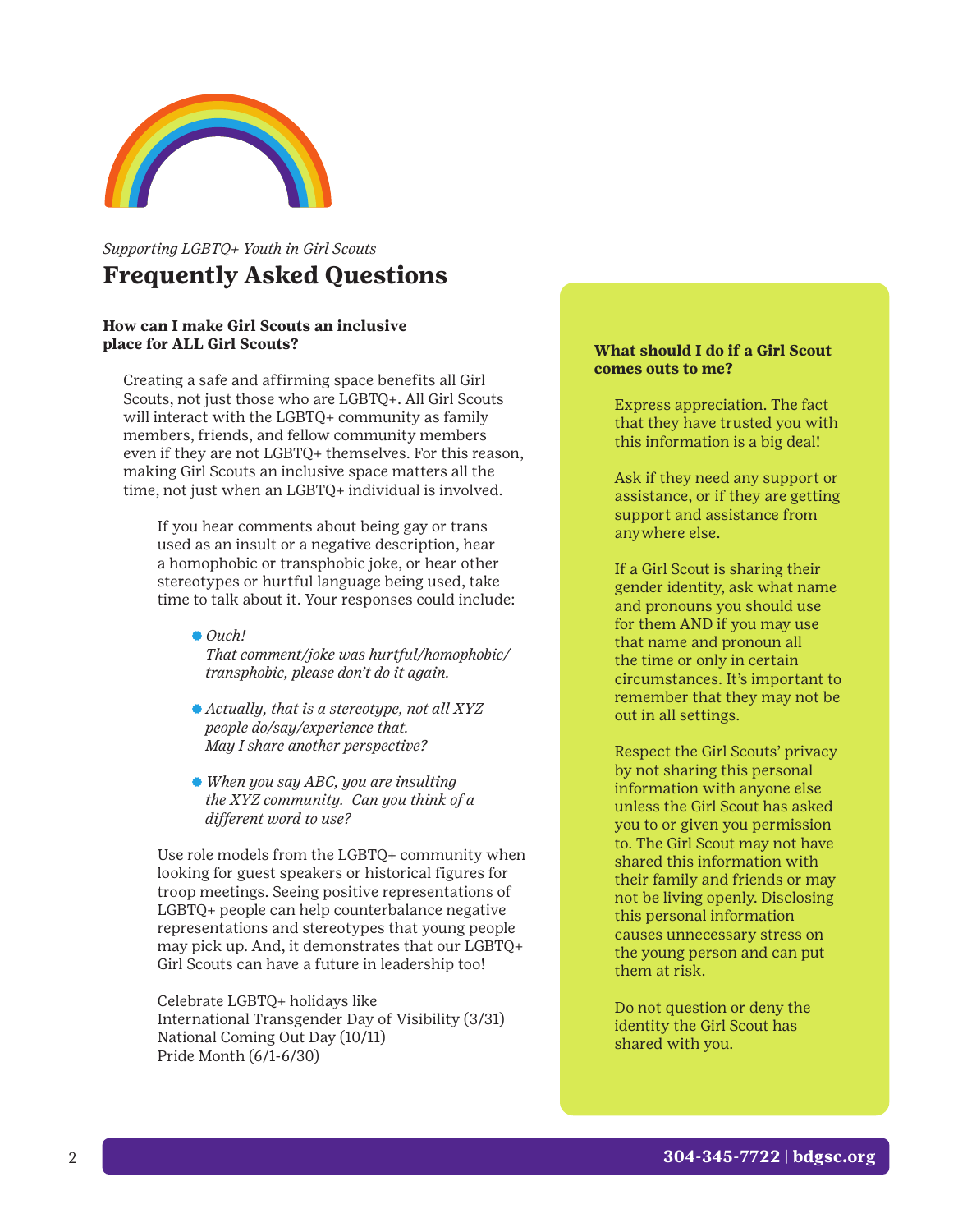

*Supporting LGBTQ+ Youth in Girl Scouts Frequently Asked Questions continued*

#### **Do I have to use a Girl Scout's pronouns?**

Yes. Asking for and using correct pronouns is a way to treat everyone with respect. Introducing yourself and including your own pronouns is a great way to make space for others to do the same. If you make a mistake, apologize, correct yourself, and move on. If you hear someone else make a mistake with your pronouns or another Girl Scouts' pronouns, correct them and move on.

#### **How do labels work?**

Labels are adjectives that help us describe ourselves. Labels have generally accepted broad definitions, but the finer details of interpretation vary from person to person. As an individual, only you can decide what labels are right for you and what aspects of your identity you want to label or not label.

For example, "tall" is a label that we can use to describe our height. We generally agree on what tall means, but each person may have a slightly different interpretation. We may choose to label ourselves as a "tall person" or we may choose not to identify with any label regarding our height.

When it comes to gender and attraction/orientation labels, each person decides what is right for them, and it is important that we respect the label or lack of label that they choose.

#### **What do I tell people if they have questions about another Girl Scout?**

Let them know that due to the individual Girl Scout's right to privacy, you cannot discuss specifics about any member and remind them that Girl Scouts is a welcoming and inclusive environment.

#### **Who can join Girl Scouts and participate in troops, camp, and other activities?**

#### **Yes**

- e *Cisgender girl (gender identity girl & sex assigned at birth girl)*
- e *Gender non-conforming or non-binary*
- e *Transgender*
- e *Gender identity girl & sex assigned at birth male*
- e *Gender identity boy & sex assigned at birth female*

#### **No**

**• Cisgender boy** *(gender identity boy & sex assigned at birth male)*

#### **How can I best support an LGBTQ+ Girl Scout?**

- e *Keep the Girl Scout and their well-being in mind.*
- e *Allow them to talk about their feelings and experiences.*
- e *Ask them if they are getting support elsewhere or need anything from you.*
- e *Respect their privacy.*

If you don't know the answer to something, that's ok! Tell them you aren't sure and will find more information.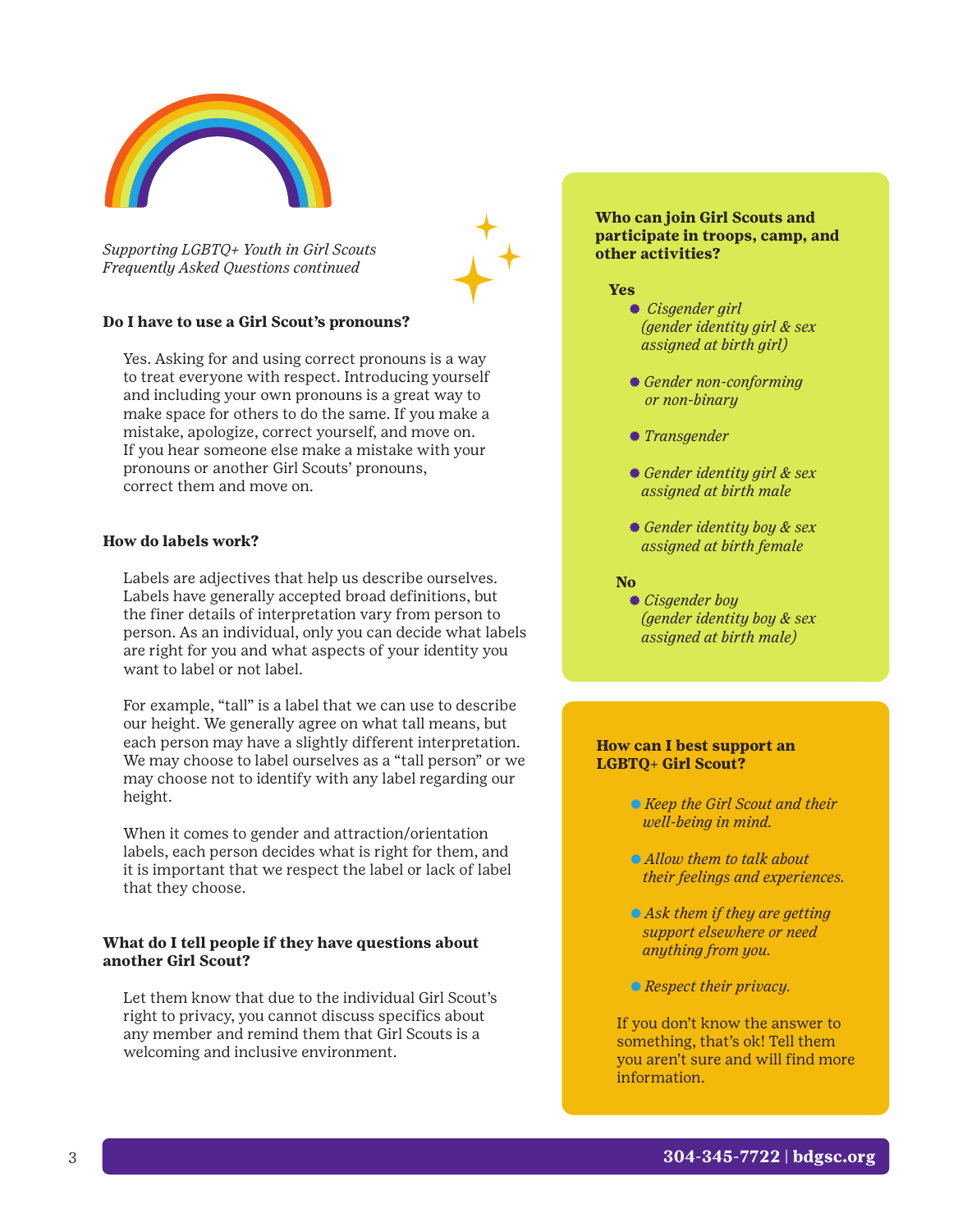

*Supporting LGBTQ+ Youth in Girl Scouts Frequently Asked Questions continued*

#### **Do I have to provide separate bathrooms, dressing rooms, or showers for LGBTQ+ Girl Scouts?**

All Girl scouts are entitled to privacy while using restroom facilities. This includes toilets, changing areas, and showers. Please continue to practice good privacy strategies including access to private changing spaces and times for all individuals, whenever requested. Members have the right to use the facility of their choosing (men's, women's, or gender-neutral facilities where available).

#### **For overnight events, where should everyone sleep?**

Girls Scouts who are LGBTQ+ can share a room and all facilities with other Girl Scouts. Unless a Girl Scout states otherwise, no separate sleeping arrangements are necessary. There is no need to "out" or discuss a Girl Scout's gender identity with other youth or adults. If questions or issues arise, address the issue with respect, protecting the needs of the LGBTQ+ youth, and in an age appropriate manner.

During the registration process, provide an opportunity for Girl Scouts and families to share what they need to be successful for the overnight and provide an opportunity for accommodations such as private shower facilities or sleeping arrangements as requested.



#### **What if I don't have the right words?**

From the time of Shakespeare to the teen slang of today, language is always changing. Do your best to learn more, but don't fault yourself if you feel two steps behind. If you have a question about a term or acronym, feel free to ask the person who used it or look it up. Follow the lead of the Girl Scout and the language they use to describe themselves.

Keep in mind though, that the language we use matters, and that we are setting an example for the Girl Scouts we serve. Language can be used to purposefully demean others, like when the wrong pronouns are repeated after multiple corrections. Or, it can be used to purposefully include others. Default to gender neutral terms and pronouns that avoid promoting a binary when gender doesn't need to be specified.

- e *People of all genders do these jobs: firefighter, police officer, mail carrier*
- e *Addressing a group: everyone, folks, honored guests, friends, kiddos, Girl Scouts*
- e *Pronouns: they, them, theirs*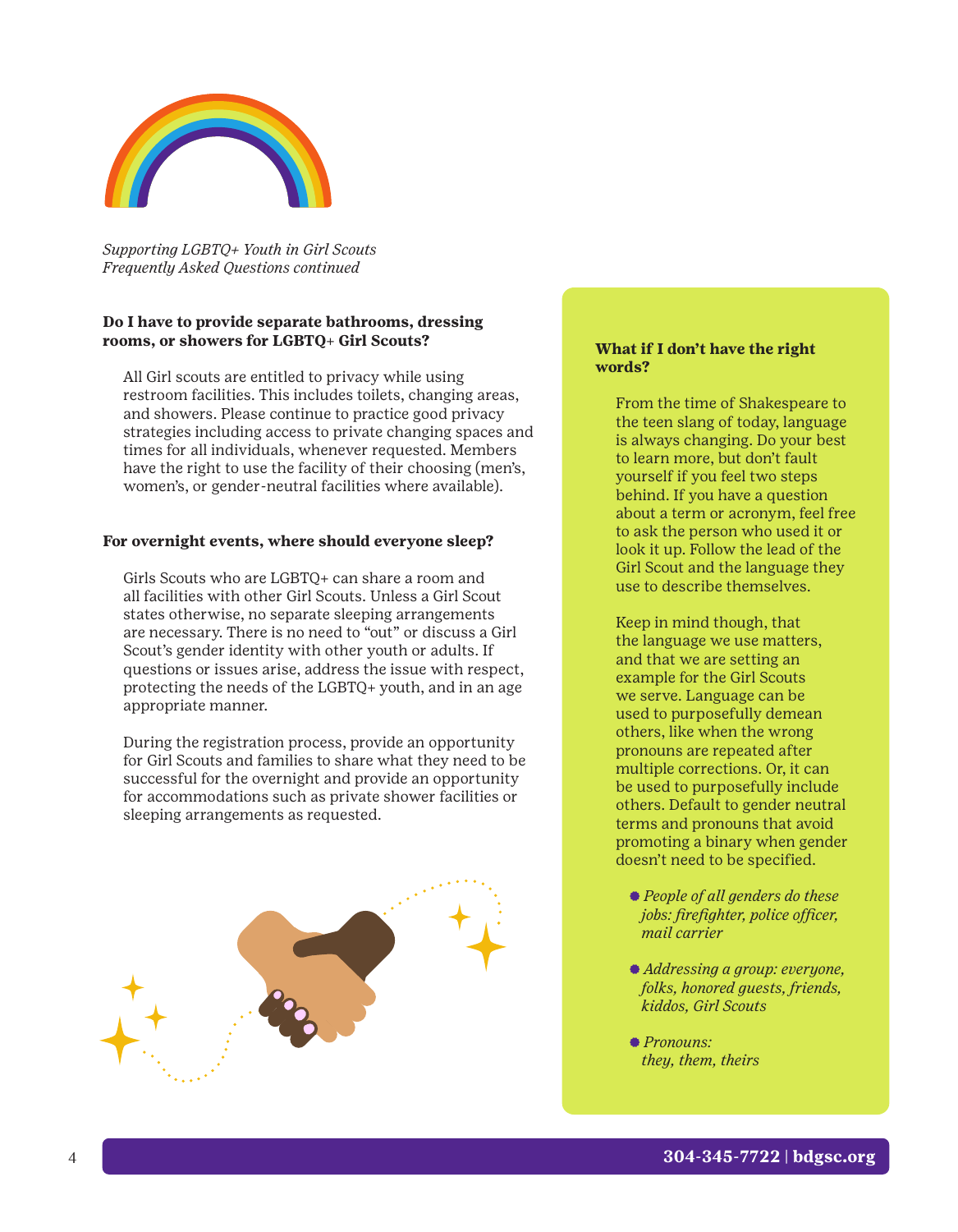

*Supporting LGBTQ+ Youth in Girl Scouts*  **LGBTQ+ 101 Components of Gender**

## **Gender identity**

refers to your sense of self, and who you know you are.

> female/woman/girl male/man/boy other gender(s)

## **Sex assigned at birth**

is the sex a doctor assigned at birth.



## **Gender expression**

refers to how you present your gender to the world and is heavily influenced by cultural gender norms. Things we use to express our gender might be haircuts, outfits, or stereotypically gendered toy, activity, and even career choices.



## **Words and Concepts to Know Related to Gender**

- **Cisgender:** people whose gender identity aligns with the sex they were assigned at birth
- **Transition:** the process of living in a way that affirms your gender identity. The steps in this process will differ for each person, but common steps include changing names and pronouns, or medical interventions to make your body consistent with your identity.
- **Transgender:** an umbrella term for people whose gender identity or expression is different from their sex assigned at birth.

Includes:

Trans boys/men: assigned female at birth but psychologically know they are boys or men.

b *Likely pronouns: he/him*

Trans girls/women: assigned male at birth but psychologically know they are girls or women

- b *Likely pronouns: she/her*
- e **Non-binary:** people who don't identify exclusively as a boy or girl. The gender expression for a non-binary person could have components of femininity and masculinity, reject all components of femininity and masculinity in favor of androgyny, and/or change day to day.

Similar terms: genderqueer, genderfluid, gender non-conforming.

- b *Likely pronouns: them/they*
- **The Intersex:** variations of anatomical sex characteristics that aren't classified as typically male or female at birth.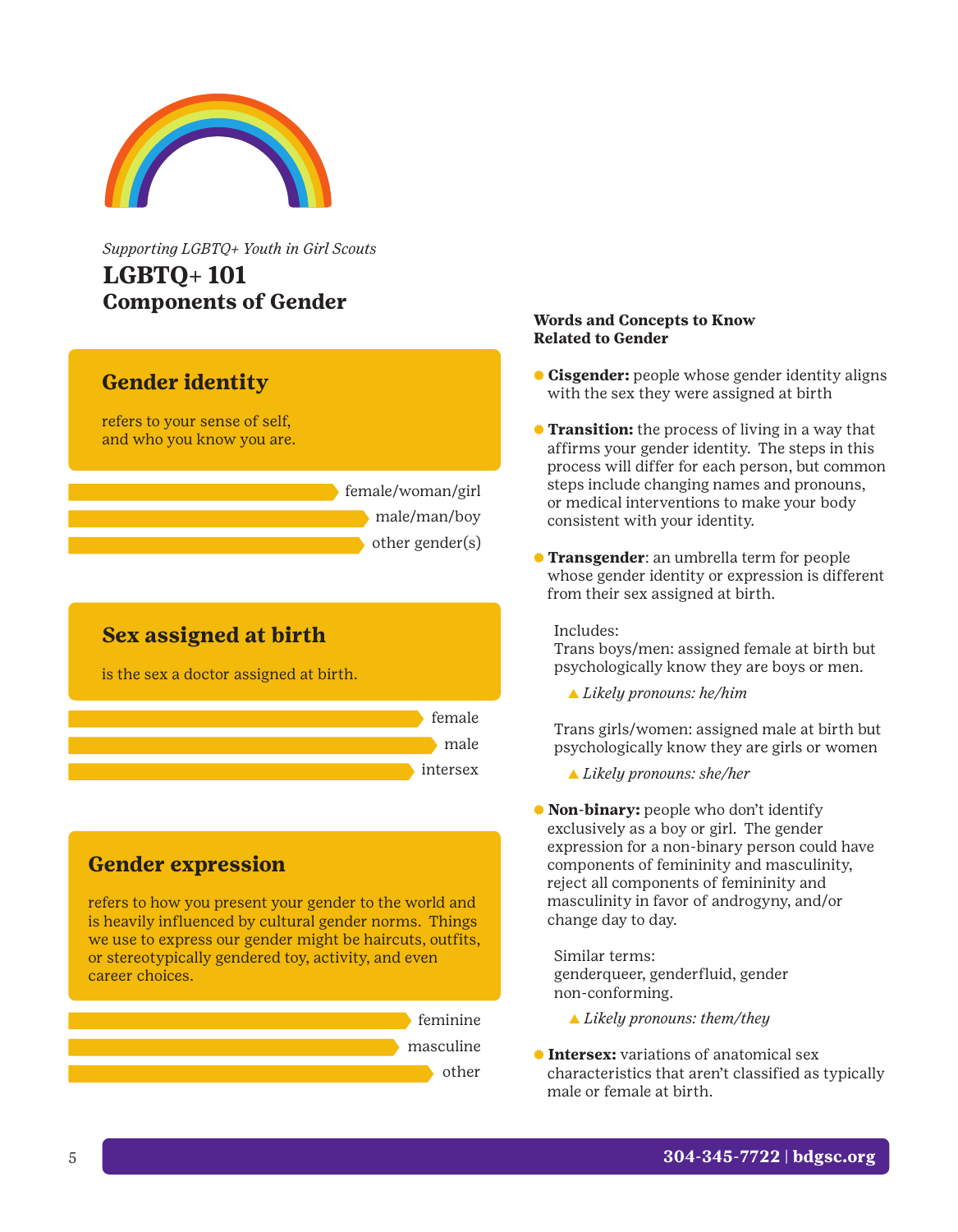

*Supporting LGBTQ+ Youth in Girl Scouts*  **LGBTQ+ 101 Components of Orientation/Attraction**

## **Sexual orientation/attraction or Romantic orientation/attraction**

who you are sexually or romantically attracted to.



#### **Words and Concepts to Know Related to Orientation/Attraction**

- e **Asexual or Ace:** having little or no sexual attraction.
- e **Bisexual:** being attracted to more than one gender.
- e **Gay:** being attracted to the same gender. Historically used for men who are attracted to men.
- e **Lesbian:** a woman who is attracted to women.
- e **Pansexual:** being attracted to any gender, or to people regardless of their gender.
- e **Omnisexual:** attraction to all genders, though gender often still plays a role in one's attraction.
- e **Queer:** an umbrella term for people who are not heterosexual. This term has been reclaimed by the LGBTQ+ community after being used as a slur.



# **Outdated and Hurtful Language**

### **Preferred language is in bold**

- e Hermaphrodite: is stigmatizing and inaccurate, instead use **Intersex**.
- e Homosexual: associated with a medical diagnosis, instead use **Gay**.
- e Born female/male and Female/male-bodied: instead use **Assigned female/male at birth** which accurately depicts what happened at birth.
- e A gay/ A transgender: is using labels as nouns instead of adjectives, instead say **A gay person/ A transgender person.**
- **Example 1** It: is for referring to things, not people, instead use **They**.